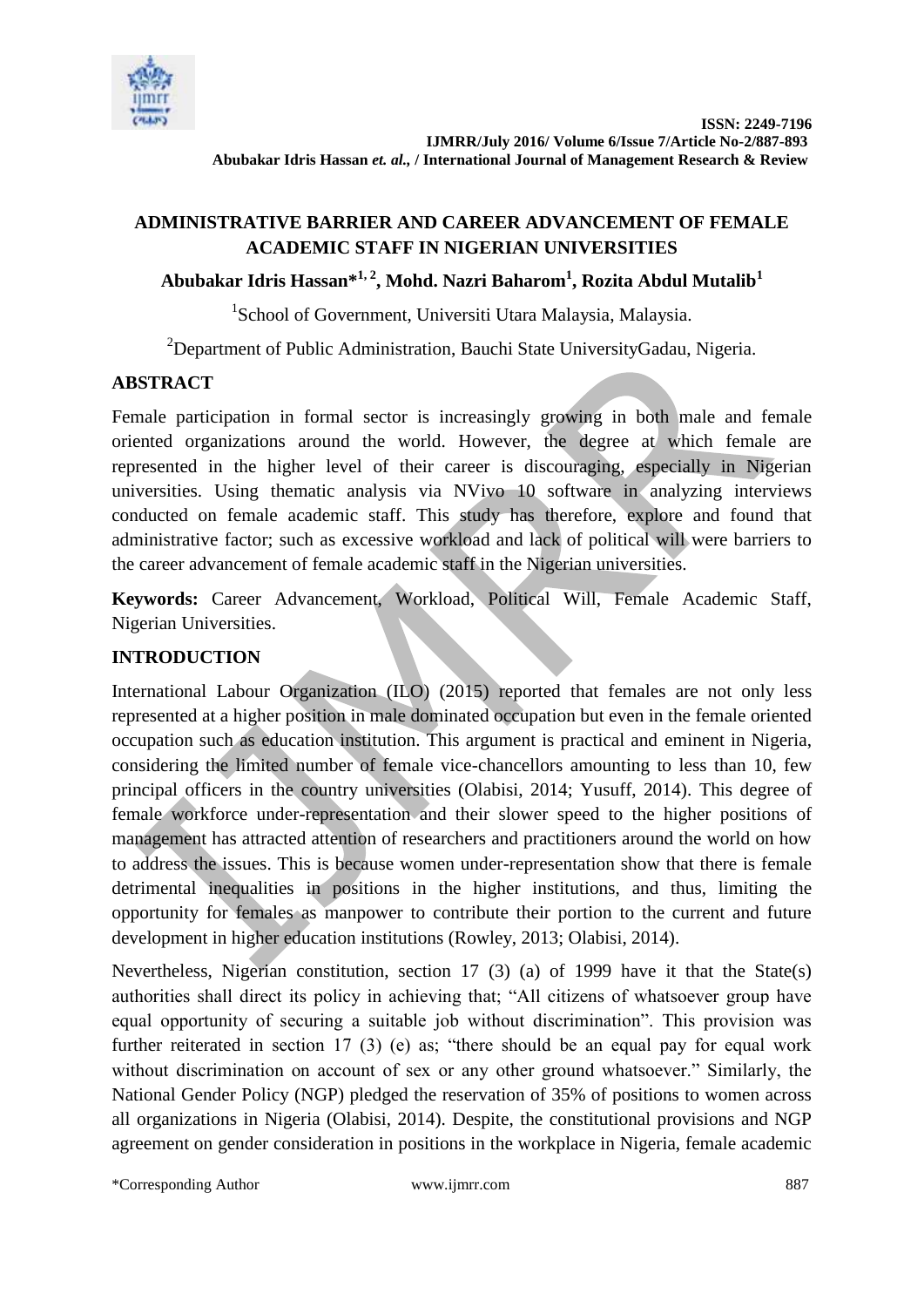staffs" in higher institutions still face some barricades to career advancement in terms of unequal opportunities, poor salary and promotion just to mention a few (International Organization Migration, 2014; Olabasi, 2014; Yusuff, 2014). In addition, the problem of female under-representation has also led to wastage of talents and skills, social injustice in the system, process, structure and practice (Ejumudo, 2013; Rowley, 2013). Hence, it will be important to appreciate the factors that hinder career advancement of female academic staff so that the university would employ mechanism of managing it. Therefore, the objective of this study is to explore the potential barriers to the career advancement of female academic staff in the Nigerian universities.

#### **METHOD**

This study employed qualitative approach via interview technique in data collection. Similarly, purposive sampling technique was used in the selection of seven respondents whom are female academic staff working in seven different universities in Nigeria. This sampling method was adopted due to the fact that, the researcher is familiar with the study environment and knows the appropriate people to generate information from them. These respondents' had in one or another received career advancement either through promotion, salary increase or positive change in status. Data were analysed with NVivo 10 through thematic analysis of the responses of interviewees regarding the administrative barrier hindering the career advancement of female academic staff.

#### **RESULTS**

Based on the themes that emerged from the analysis. The themes generated were categorized into other sub-themes. These sub-themes that were generated are discussed in relations to the respondents' original narrations. The narrations as earlier stated are reported in the original words of the interviewees. Thus, this serves as an avenue to achieve the stated objective through the subjective and the in-depth opinion of the interviewees as the details are presented below. Based on the model, the generated themes from the interviews that serve as administrative barrier to female career advancement in the Nigerian universities are workload and lack of political will.

### **ADMINISTRATIVE BARRIER**

Administrative barrier is a theme that emerged after regrouping of different themes related to politico-administrative factors affecting female academic staff career advancement in the Nigerian universities. Amid the themes that occurred and form the administrative barriers are workload and lack of political will. The political will affect the university authority will to plan and implement policies that are directed to a balance university with both male and females impartially distributed. Also, excessive workload has appeared as an administrative factor deterring the career advancement of female academic staff in the Nigerian universities from the opinion of the respondents. The figure 1 below shows that there are 3 interviewees; 3, 6 and 7 that underscored on the effects of lack of political will on the career advancement of female academic staff and 1 interviewee has emphasized on the factor of excess workload hindering the career advancement of female academic staff.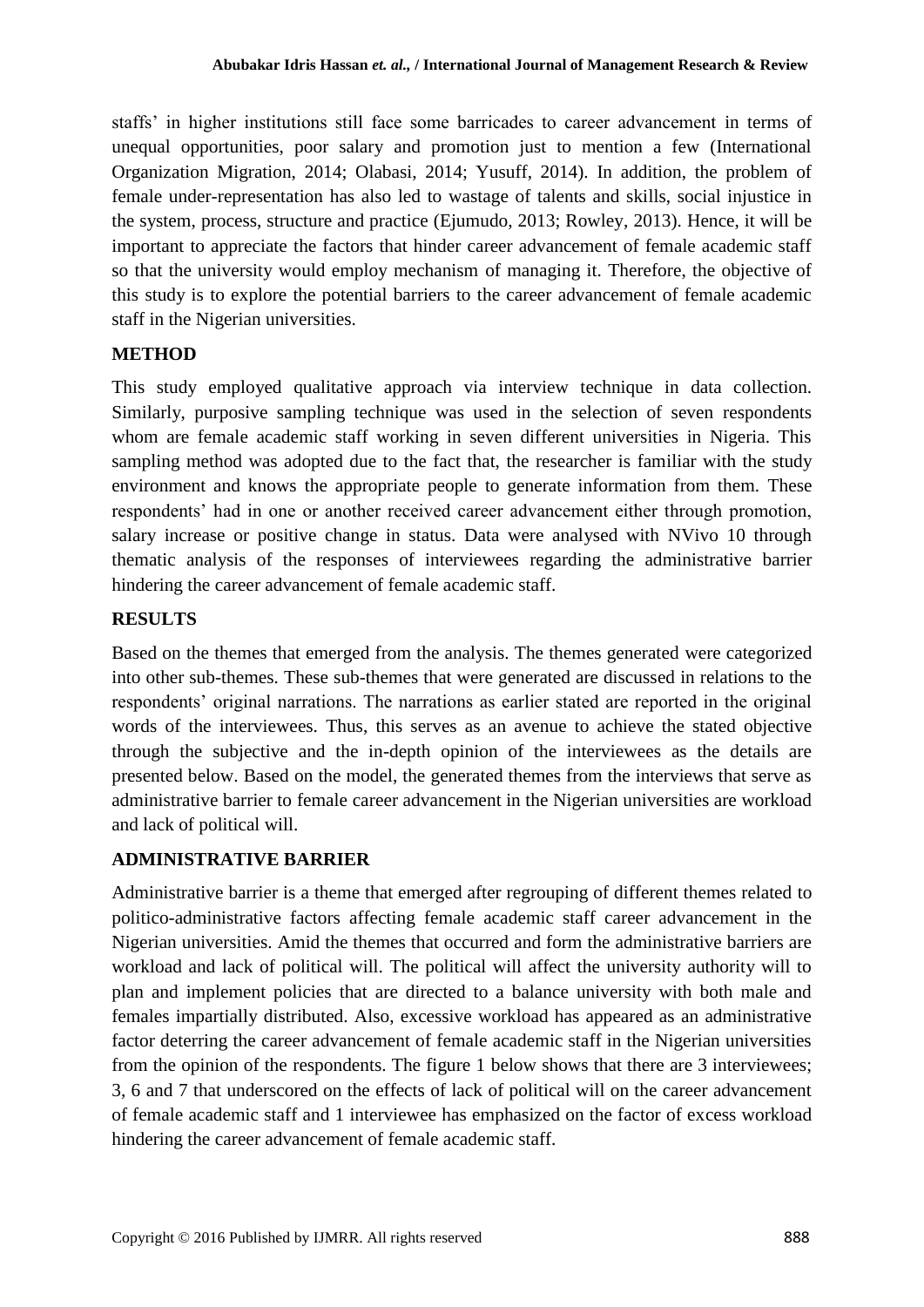

# **Fig. 1: Qualitative model of administrative barrier of career advancement of female academic staff**

### **Excessive Workload**

One of the informants revealed that, excess workload such as teaching many courses and managing other administrative responsibilities affects career advancement for female academic staff due to high demand of job and house chores they have at home. This assertion is categorically depicted by the  $5<sup>th</sup>$  interviewee.

*Too much work here (university) and I go back home still meet domestic work waiting for me. So if the university can reduce the workload for the female staff let it be that way. If the university can minimize the workload for female staff I think that can help. In fact, female academic staff need special consideration because of their dual role (*Interviewee 5*).*

Due to traditional nature of Nigerian society, domestic chore is borne by the female folks of the family, even if they have formal work that they do in their offices. Hence, this condition affects the performance and the resulted effect of advancement of female academic staff due to higher burden of work of the female worker by doing her formal office work and the domestic home chores within intervals.

### **Lack of Political will**

The study also found that lack of political will affect administrative system and hinders female career advancement in the Nigerian university as lamented by some informants. This lack of political will is from those in authority with the responsibility of formulation and implementation of policies regarding the career and the career advancement of female lecturers to occupy a strategic position in the universities. Okafor and Akpkuwebe (2015) opined that policy makers lack the political will to enforce the affirmative provision, and politics has overshadowed the system both at national and the university level.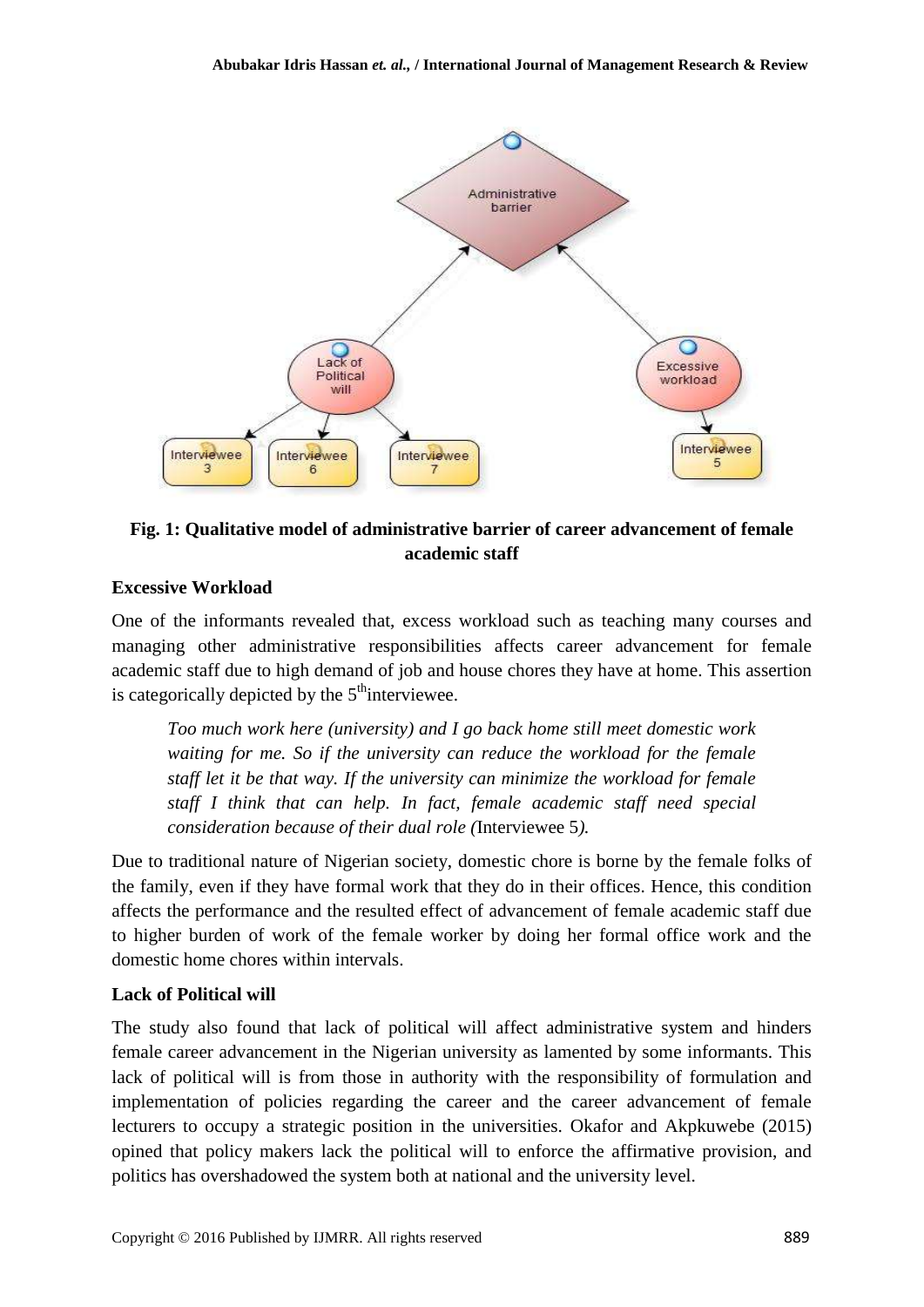Following this trend of argument, an informant revealed that the political system in the Nigerian university is as thus;

*I don't think that any of those policies have taken deep root in Nigeria. The affirmative action (AA) is not even working, and appointments are still made based on tokenism. I would say right from local level, women occupy positions as women leaders of a group. Political leaders have really bastardized the AA because up to now when they talk about AA. And if you look at permanent secretaries around key ministries, how many would you see. It would take a political will, you know for us to get anything AA. Some other countries are talking of 50/50 but we are begging for 35* (Interviewee 3).

The statement above concurred with the judgments of Omar and Ogenyi (2004) that there are various problems affecting the females and their capability to grow higher in their career due to poor linkages, unsupportive services and unfriendly policies and unfavourable regulatory Nigerian environment. Therefore, due to the widespread negligence of government to female's plight that is why an informant below explores that;

*… The government is not putting much attention to the plight of women due to a political issue in the country. You only hear about the government being adding the number of seats that women would acquire in politics, but if you talk about the academic field I don't think the government is giving much attention to women in academic positions* (Interviewee 6).

Another informant sees manoeuvre of politics as a factor affecting female academic staff career advancement to a principal management positions in the university. The game of politics in university environment has affected career advancement female academic staff because it gave unnecessary merits to those that are politically connected to individuals and groups at the detriment of those that are less privileged (female member) due to their less representation at the top and less connection in the system. The matter of the patronage system in gaining position and opportunities for higher positions affects the career advancement of female academic staff in Nigeria.

*In my own view, if you talk about the position in office like being the HOD, Dean or the VCs or any other position in the office in the academic it has to do with the political issue governing our system in Nigeria. Mostly, when someone is agitating to be HOD or a VC in the university, there has to be some connections or some political issues related to that. It is mostly political* (Interviewee 7).

Similarly, another informant lamented that even the academic staff union that claim to represent the interest of members of academic staff has not been paying much attention to the career advancement of female academic staff. "ASUU have not paid attention to gender issues in academic but we have our own for women in academia; "fora for women in academic" which has been supporting women academic a lot" (Interviewee 3).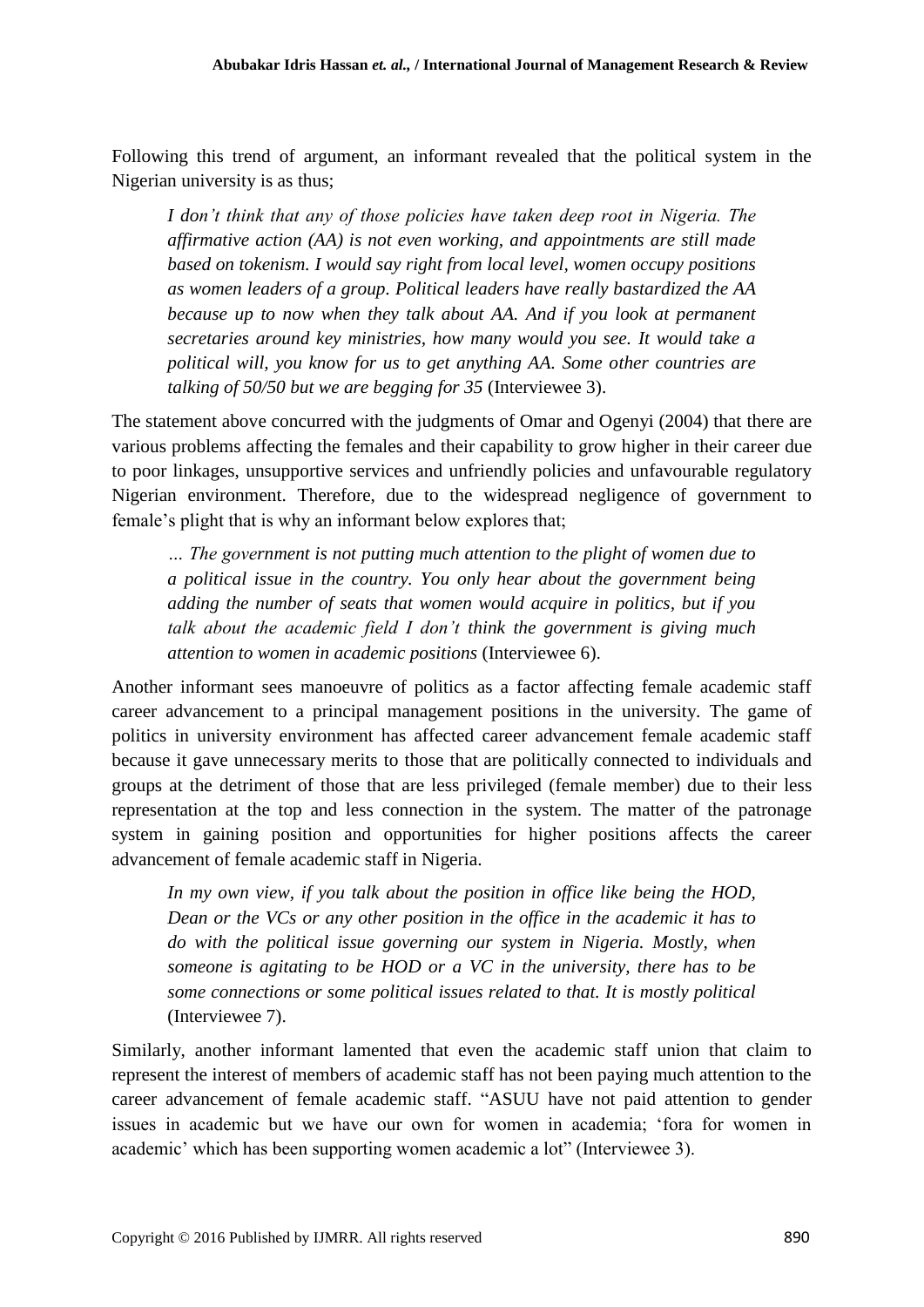Therefore, looking at information obtained from informants show that poor administrative system through political patronage and manipulation has kept female academic behind in career advancement in the Nigerian universities because of the prevailing university system that maintain a continuous and unbalance career advancement policy making and implementation mechanism.

### **DISCUSSION**

According to the interview conducted, the female academic staff career advancement in the Nigerian university has been affected by various kinds of administrative hurdles such as excess workload and lack of political will by the university authorities. These factors form the administrative barrier to career advancement as has been derived from the interviews. Excess workload affects the mental and physical state of a teacher and has negative consequences for the teacher, students and school system. This condition has been ascertained in this study interview (Qureshi, Iftikhar, Abbas, Hassan, Khan, & Zaman, 2013).The female academic staff in the Nigerian universities were particularly concern with the level of excess workload in teaching as discouraging and consequently affect their space of time to do things; such as research that promote their career prospects. Coventry, Maslin-Prothero and Smith (2015) establish that work overload affects employee's ability to achieve continuing professional advancement. Supportively, Kyndt, Raes, Dochy and Janssens (2012) reported that perceived work overload is positively related dissatisfaction of job and consequently disorganized staff career. However, Saeidi, Pasand and Laki (2014) and Trivellas, Reklitis and Platis (2013) revealed that the excess workload has negative impact on career advancement. Similarly, excessive workload was found to cause fatigue and burnout, and even affect the mental and physical state of a staff (Naylor, 2001). Therefore, the issue of academic staff excessive workload has been a barricade to the career development of those female academic staff, and for the overall university system as a whole.

Another administrative barrier to career advancement of female academic staff in Nigeria according to the interviews is the lack of political will of decision makers to the plight of female academic staff in the university in terms of policy making and implementation. It is further stressed that political system, both at the national and university level do not take into consideration the condition of female staff career advancement. Parallel to this finding, Morgan and Buice (2013) lamented that women career was marginalized due to lack of political will from male academic staff who are at the helm of affairs and which consequently led to the contingent effects of elite ques. The authors further argued that unequal representation, lack of trust in government policies that promote supports women"s leadership to meet up with men remain an administrative challenge. These findings support that lack of implementing female-friendly policies such affirmative action is emanating from a lack of political will and the situation is in conflict with democratic values and egalitarian society. In a related opinion, an interviewee has opined that even the national government lack adequate political will, least to talk of influencing her agencies. The government and its agencies are controlled by male folk, so also policies of the organizations of the country are geared towards male centric.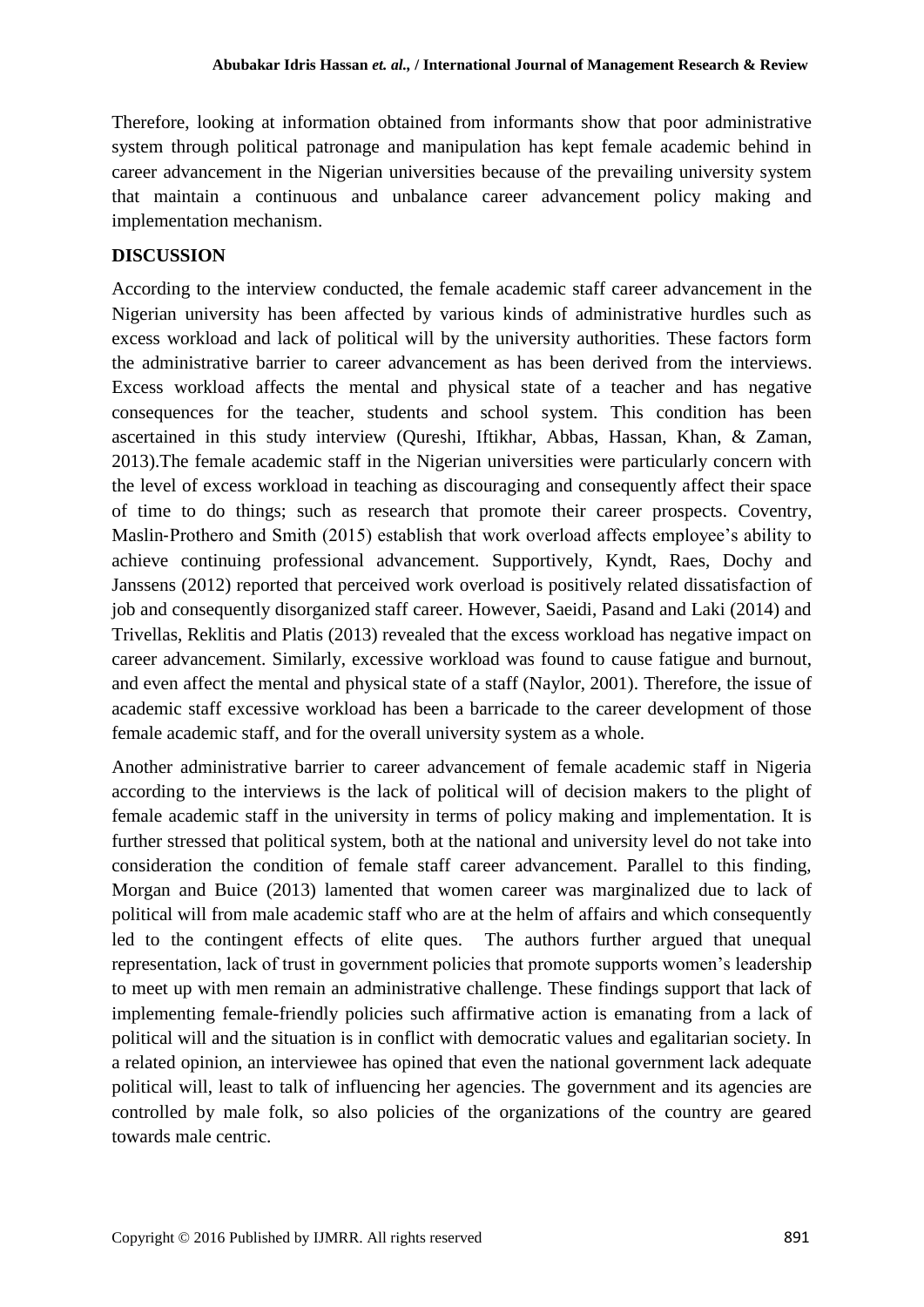### **CONCLUSION**

In conclusion, this study explore and found that excessive workload and lack of political will among management staff of Nigerian universities has affected the level of career advancement of female academic staff in Nigerian universities. Thus, in order to have smooth career advancement of female academic staff, management of universities must remove all those factors of administrative barrier in the policy making and implementation. This is because administrative barrier barricades the potential of female academic staff to rise to higher level of their career in particular and it has challenge the advantage of diverse composition of universities with male and female at the top. Thus, for a meaningful quest for career advancement of female academic staff, all barriers must be removed and replaced with career advancement factors. Hence, this study is pertinent as it had identified the administrative barrier in the Nigerian universities, thus, problem identified is a good roadmap for problem solving. The study further recommended for a study on how career advancement can be ginger among female academic staff just like their male counterparts.

### **REFERENCES**

[1] Coventry TH, Maslin-Prothero SE, Smith G. Organizational impact of nurse supply and workload on nurses continuing professional development opportunities: an integrative review. Journal of advanced nursing 2015; 71(12): 2715-2727.

[2] Ejumudo KBO. Gender Equality and Women Empowerment in Nigeria: The Desirability and Inevitability of a Pragmatic Approach. Developing Country Studies 2013; 3(4): 59-66.

[3] International labour Organization. World employment and social outlook: The changing nature of jobs. Geneva: ILO Research Department, 2015.

[4] International Organization for Migration. Needs assessment of Nigeria education sector. Abuja: IOM, 2014.

[5] Kyndt E, Raes E, Dochy F, Janssens E. Approaches to learning at work: Investigating work motivation, perceived workload, and choice independence. Journal of Career Development 2012; 1-21.

[6] Morgan J, Buice M. Latin American attitudes toward women in politics: The influence of elite cues, female advancement, and individual Characteristics. American Political Science Review 2013; 107(04): 644-662.

[7] Naylor C. Teacher Workload and Stress: An International Perspective on Human Costs and Systemic Failure. BCTF Research Report, 2001.

[8] Okafor EM, Akokuwebe ME. Women and leadership in Nigeria: Challenges and prospects. Developing Country Studies 2015; 5(4): 1-10.

[9] Olabisi A. Women in the Nigerian University System: achievements, challenges and Prospects. Ado Ekiti, Ekiti State University, Nigeria: Centre for Gender and Development Studies, 2014.

[10] Omar O, Ogenyi V. A qualitative evaluation of women as managers in the Nigerian Civil Service. International Journal of Public Sector Management 2004; 17(4): 360-373.